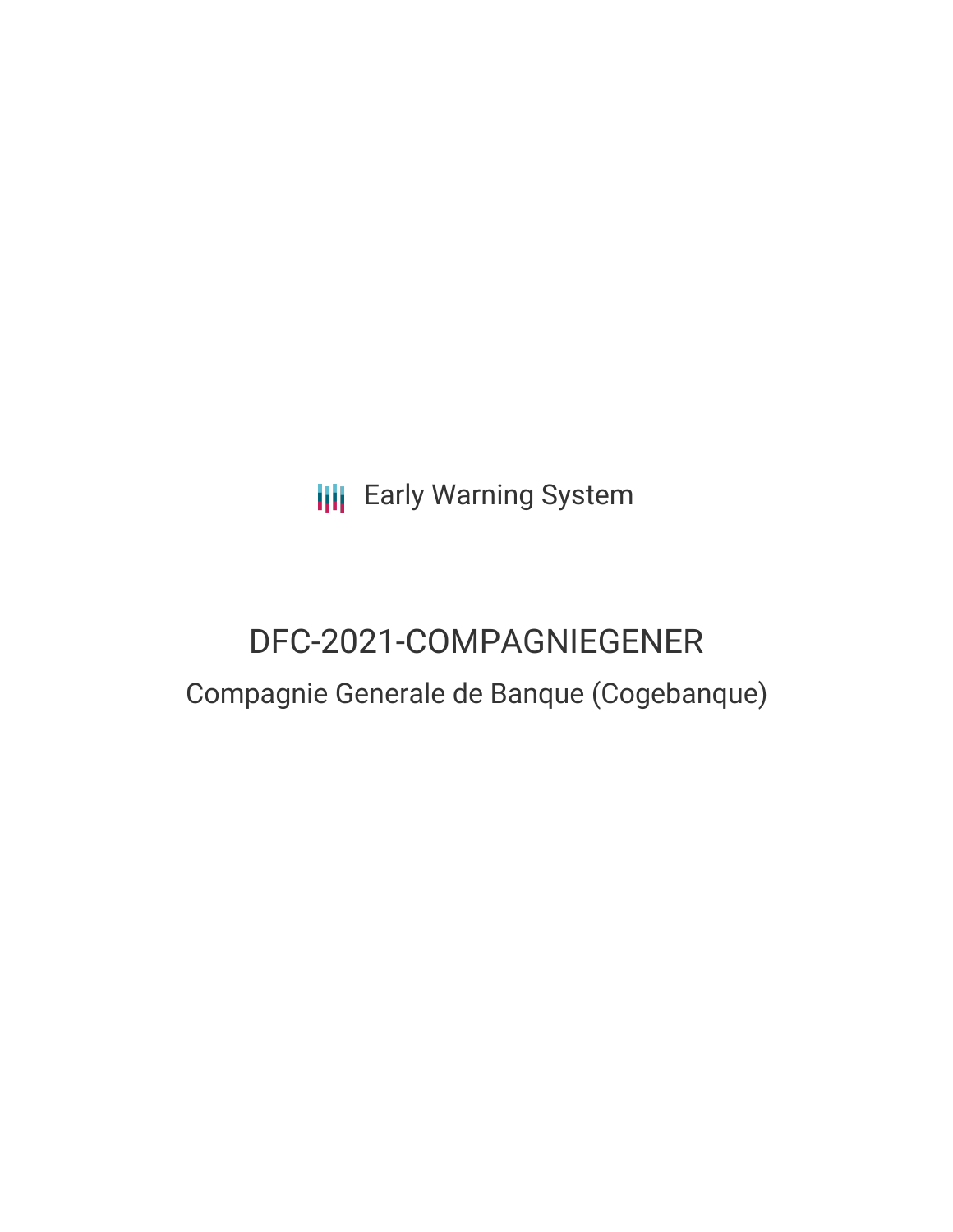

# **Quick Facts**

| <b>Countries</b>               | Rwanda                                                 |
|--------------------------------|--------------------------------------------------------|
| <b>Financial Institutions</b>  | US International Development Finance Corporation (DFC) |
| <b>Status</b>                  | Active                                                 |
| <b>Bank Risk Rating</b>        | С                                                      |
| <b>Borrower</b>                | Compagnie Générale de Banque Plc.                      |
| <b>Sectors</b>                 | Finance, Industry and Trade                            |
| Investment Type(s)             | Loan                                                   |
| <b>Investment Amount (USD)</b> | \$7.00 million                                         |
| <b>Project Cost (USD)</b>      | $$14.01$ million                                       |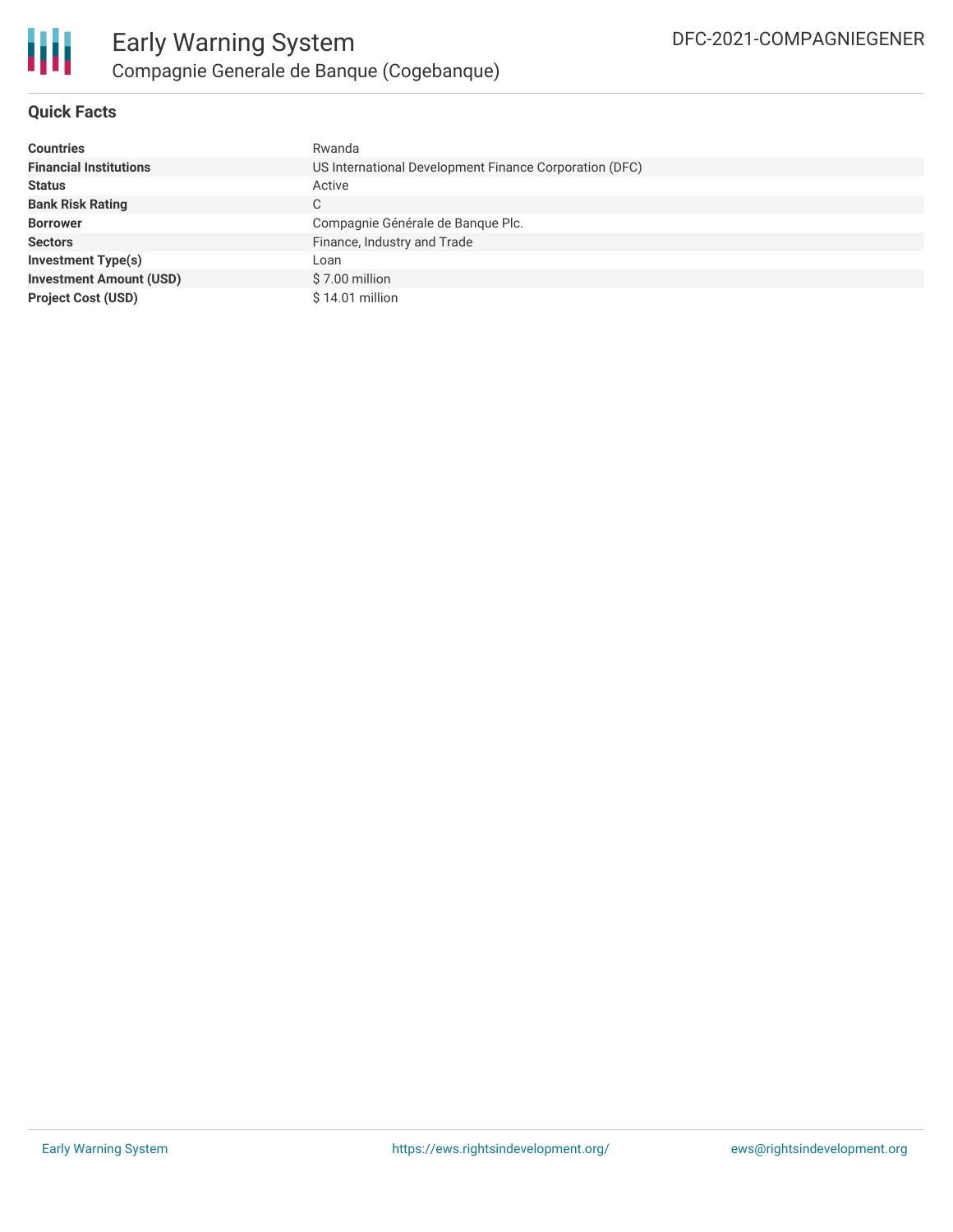

# **Project Description**

According to the bank website, the project consists in a guaranty of qualifying loans to small and medium enterprises. The guaranty facility will be used to mitigate some risks associated with SMEs and serve as a collateral substitute for SMEs which lack sufficient collateral.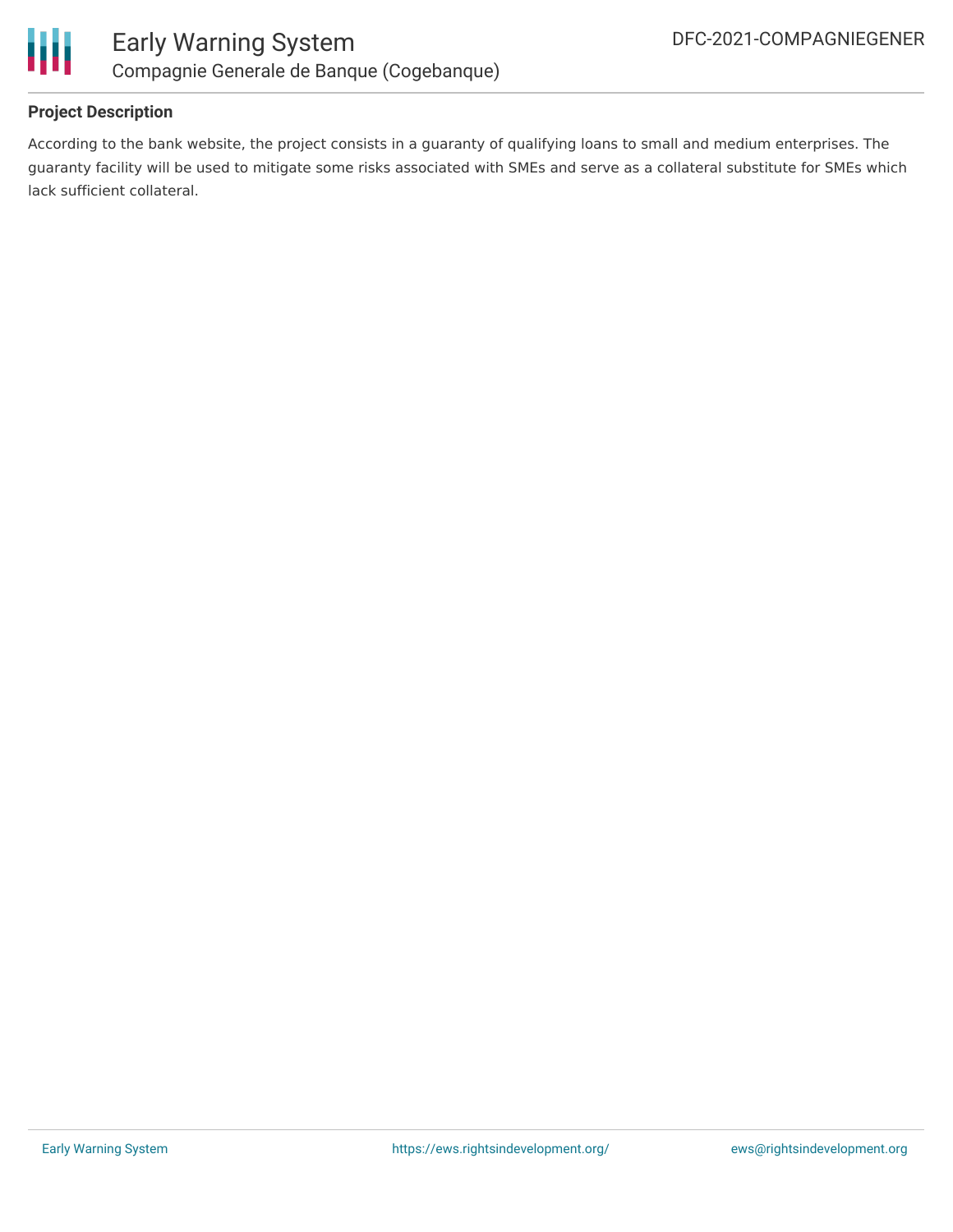

#### **Investment Description**

US International Development Finance Corporation (DFC)

#### **Financial Intermediary**

Financial Intermediary: A commercial bank or financial institution that receives funds from a development bank. A financial intermediary then lends these funds to their clients (private actors) in the form of loans, bonds, guarantees and equity shares. Financial intermediaries include insurance, pension and equity funds. The direct financial relationship is between the development bank and the financial intermediary.

Compagnie Générale de Banque Plc. [\(Cogebanque\)](file:///actor/7648/) (Financial Intermediary)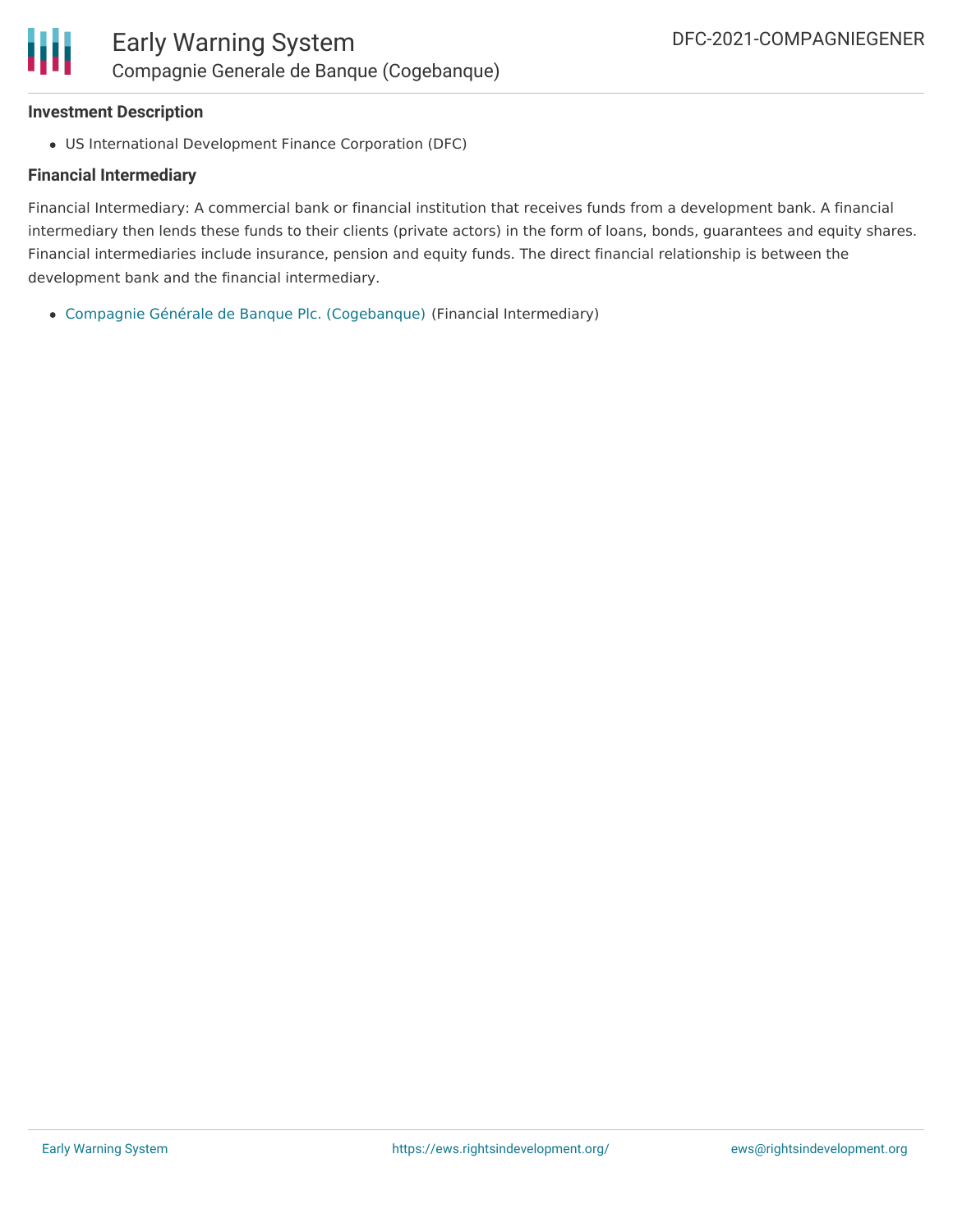### **Contact Information**

#### ACCESS TO INFORMATION

Unlike many other development finance institutions, DFC does not currently have an access to information policy.

Under the United States Freedom of Information Act (FOIA), DFC is obliged to respond to reasonably formulated requests for Agency records. However, DFC may apply exemptions from release to certain types of information and may charge fees in responding to requests. DFC has a designated FOIA officer who is trained in how to respond to requests and implement the law. You can learn more about filing a FOIA request at: https://www.dfc.gov/foia

ACCOUNTABILITY MECHANISM OF THE UNITED STATES INTERNATIONAL DEVELOPMENT FINANCE CORPORATION (DFC)

The Office of Accountability is an independent office that addresses complaints about environmental or social issues related to DFC-supported projects. The office provides communities an opportunity to have concerns independently reviewed and addressed. If you submit a complaint to the Office of Accountability, it may assist you by either seeking to address your problems by facilitating a problem solving dialogue between you and those implementing the project and/or investigating whether the DFC complied with its policies to prevent environmental, social, human rights, and labor harms.

You can find more information about the Office of Accountability at: https://www.dfc.gov/who-we-are/office-accountability